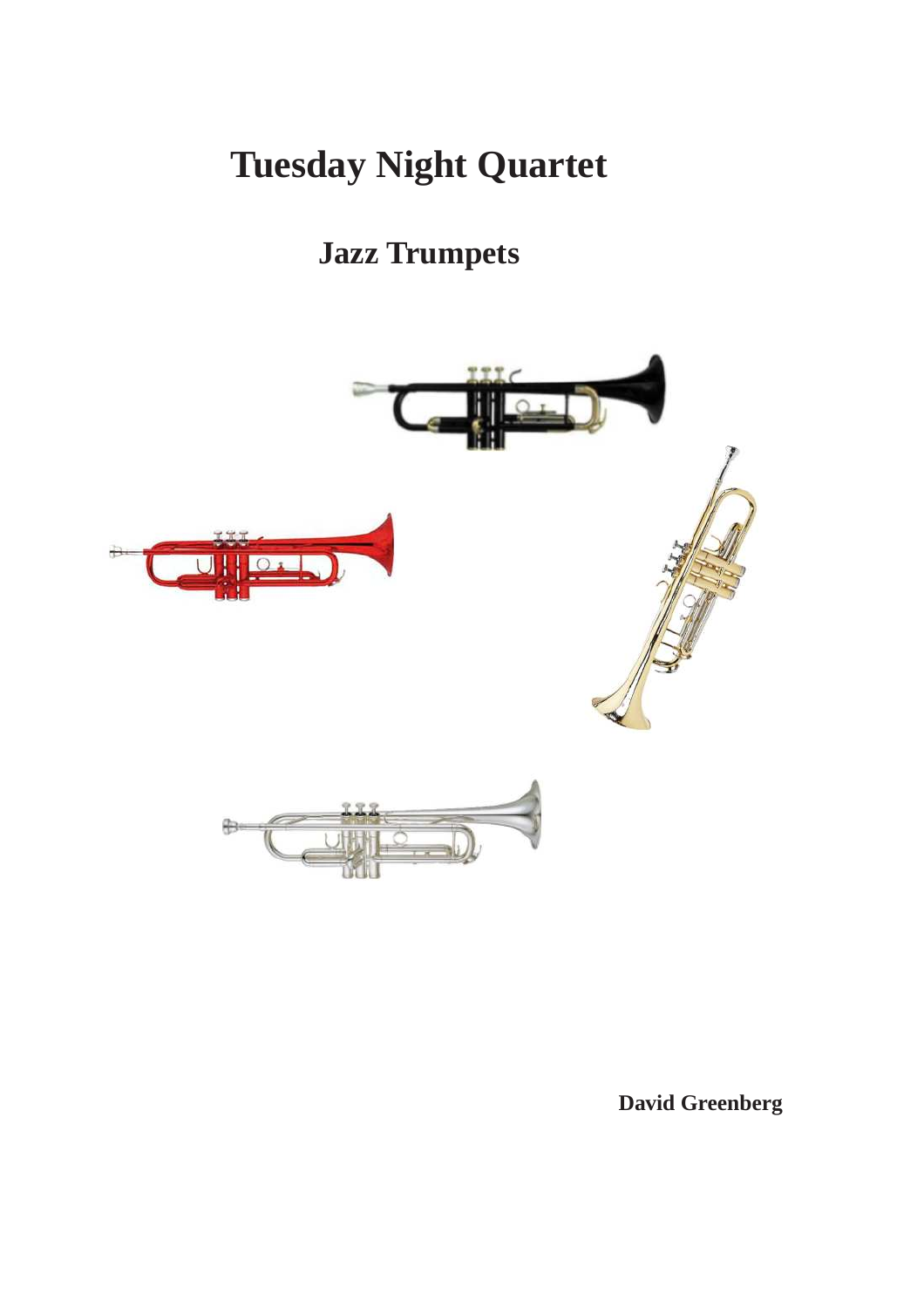The *Tuesday Night Band* is a 20 piece jazz group that rehearses every Tuesday night. Practices start at 8:00 PM sharp, except that everybody is always late and the first notes are usually played about 8:25. The trumpets usually arrive first. This piece was written to relieve the boredom while we waited for the saxophones.

*David Greenberg*

c 2007 David Greenberg



This work is licensed under the Creative Commons Attribution-Share Alike 2.5 Canada License. To view a copy of this license, visit http://creativecommons.org/licenses/by-sa/2.5/ca/ or send a letter to Creative Commons, 543 Howard Street, 5th Floor, San Francisco, California, 94105, USA.

Thank you linux, NoteEdit, LilyPond, LHFX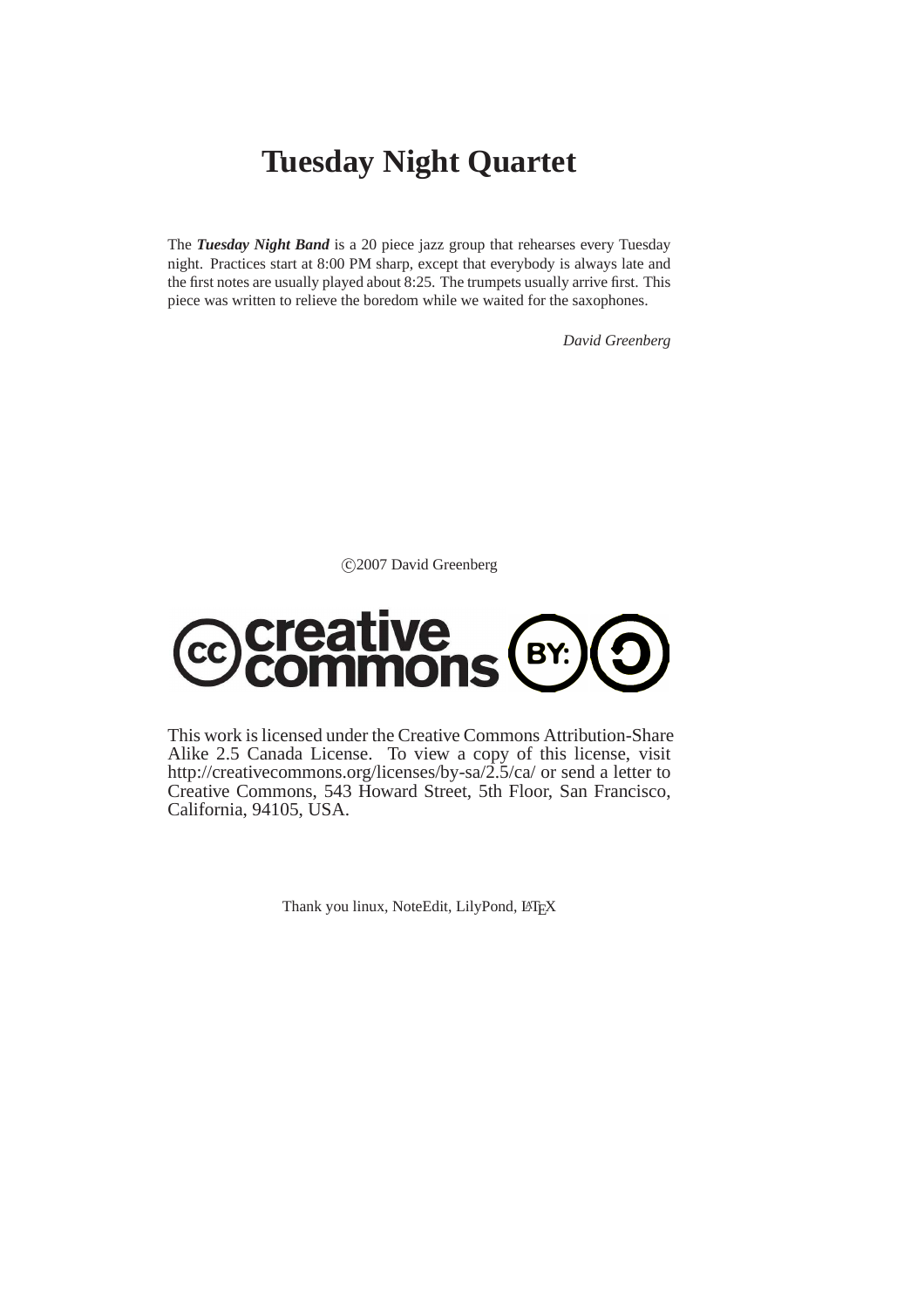David Greenberg Swing 8ths  $\bullet$ = 120 Trumpet 1  $e<sub>7</sub>$  $m f$ ł Swing 8ths  $e_{\text{lobo}}$  $\operatorname{Trumpet}2$  $\overrightarrow{t}$  $\frac{1}{2} \frac{1}{2} \frac{1}{2} \frac{1}{2} \frac{1}{2} \frac{1}{2} \frac{1}{2} \frac{1}{2} \frac{1}{2} \frac{1}{2} \frac{1}{2} \frac{1}{2} \frac{1}{2} \frac{1}{2} \frac{1}{2} \frac{1}{2} \frac{1}{2} \frac{1}{2} \frac{1}{2} \frac{1}{2} \frac{1}{2} \frac{1}{2} \frac{1}{2} \frac{1}{2} \frac{1}{2} \frac{1}{2} \frac{1}{2} \frac{1}{2} \frac{1}{2} \frac{1}{2} \frac{1}{2} \frac{$ -€ ĦŦ Swing 8ths  $\sqrt{10}$  $\overrightarrow{d}$  ,  $\overrightarrow{b}$  ,  $\overrightarrow{b}$  ,  $\overrightarrow{b}$  ,  $\operatorname{Trumpet}$  3  $\overrightarrow{\phantom{a}}$  $e -$ ₹ € ÷  $\overline{f}_{\text{Swing }\text{8ths}}$ ₹ Trumpet 4  $\frac{1}{2^{H}}$  $\mathbf{e}$ ッく रित् ッく  $\overline{\boldsymbol{f}}$ ĸ  $\overline{\phantom{a}}$  $\overline{mp}$  $\frac{1}{\sqrt{2}}$  $\overline{\mathsf{f}}$  $\frac{1}{mp}$  $\overline{mf}$  $\frac{1}{\frac{1}{mp}}$  $\overline{mf}$  $11$ Dm Dm **Bb**  $Bb$ ⊧æ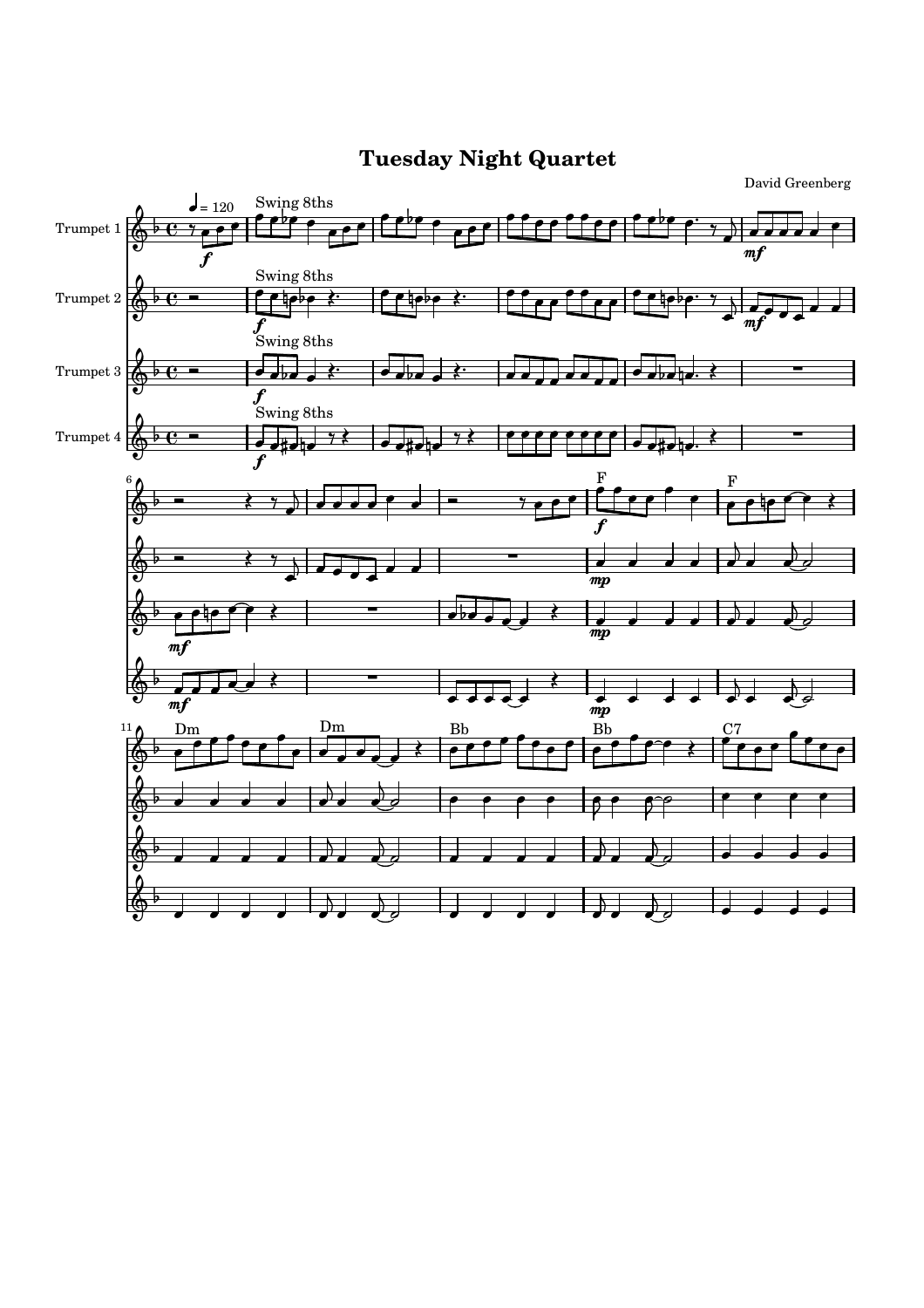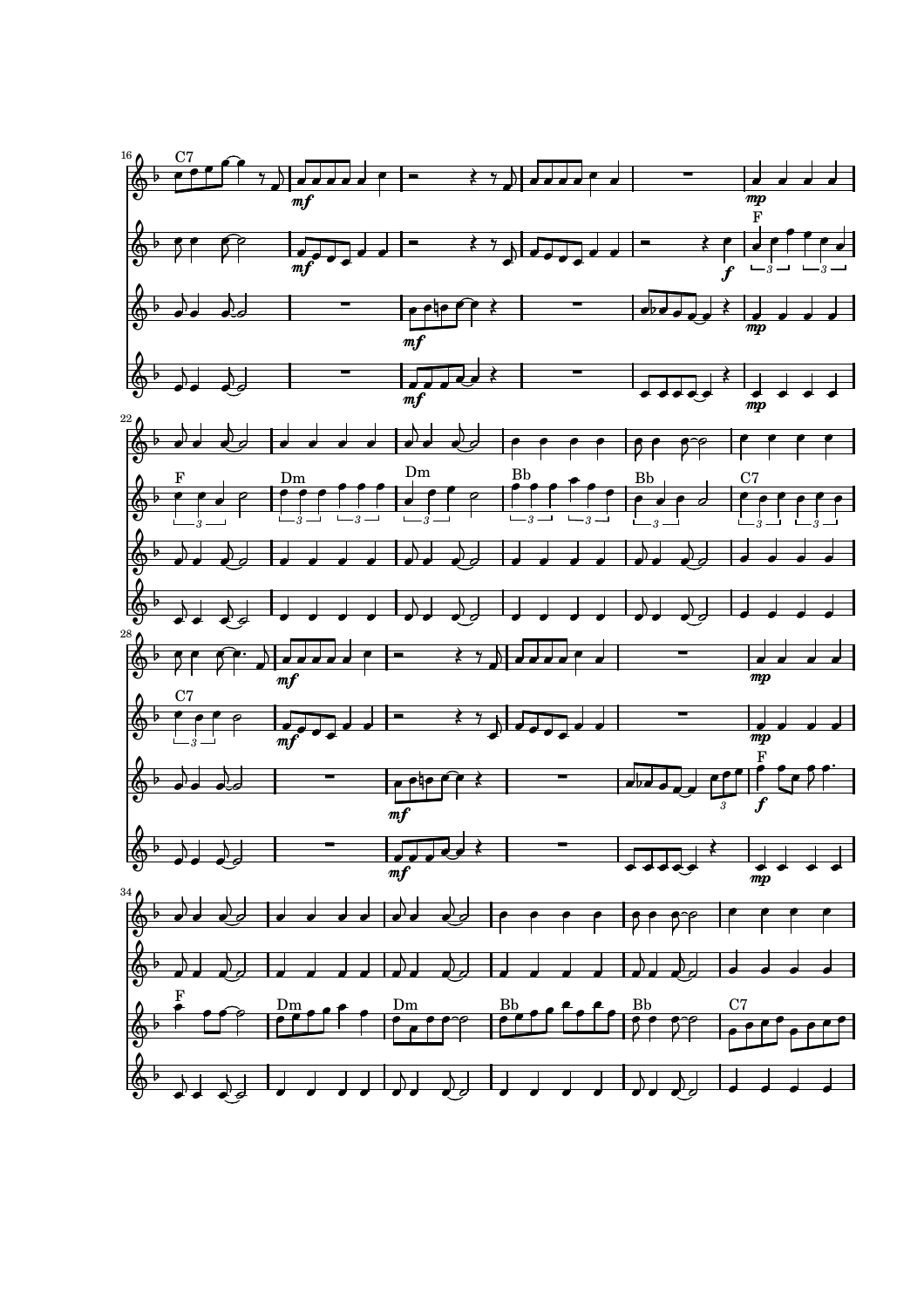

linux, NoteEdit, LilyPond, L<sup>AT</sup>EX **c** Creative **c** 2007 David Greenberg **c** 2007 David Greenberg **c** 2007 David Greenberg **c** 2007 David Greenberg **c** 2007 David Greenberg **c** 2007 David Greenberg **c** 2007 David G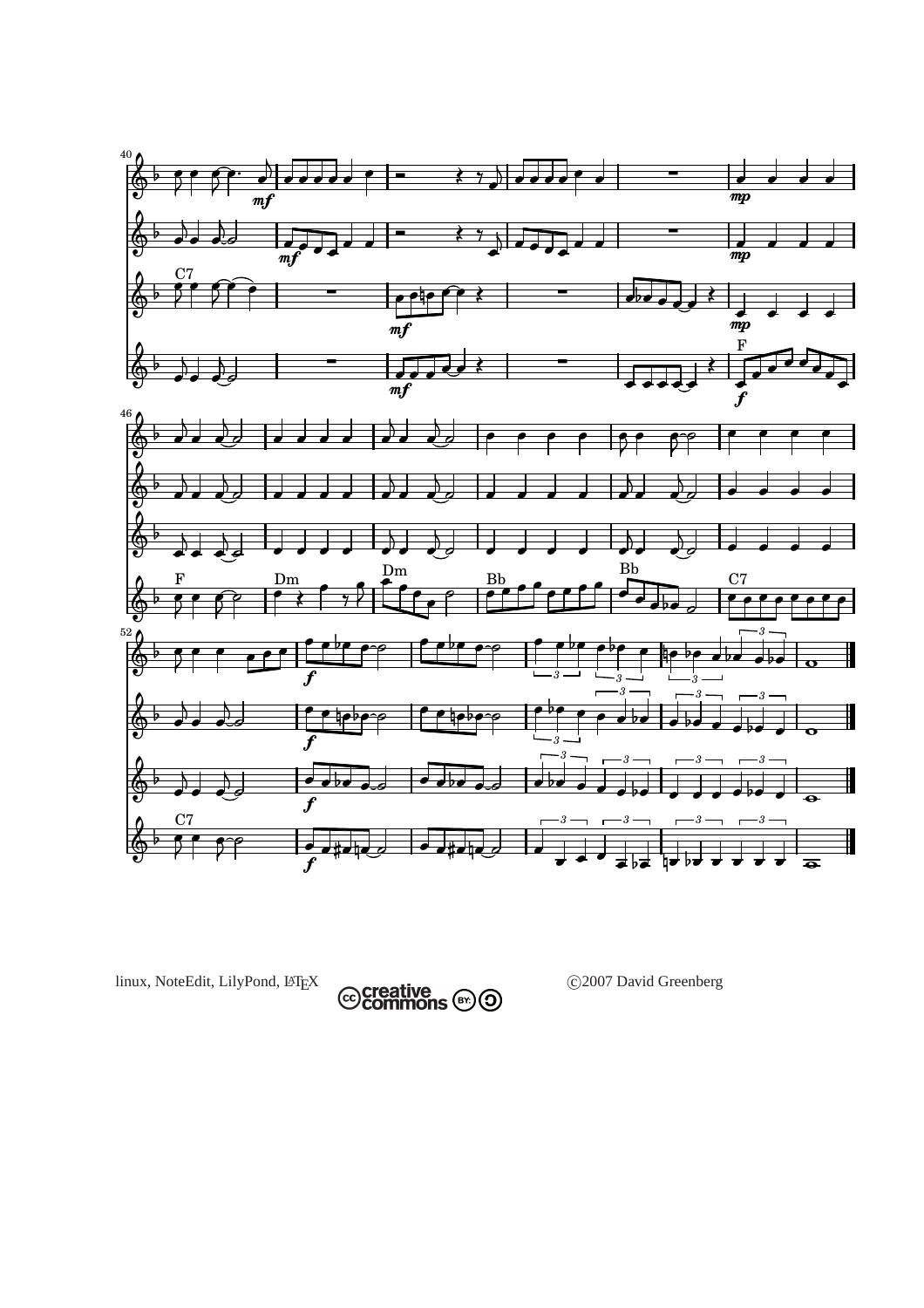David Greenberg



linux, NoteEdit, LilyPond, L<sup>AT</sup>EX 
corrective 
commons 
<sup>c</sup> 2007 David Greenberg

c 2007 David Greenberg

c 2007 David Greenberg

c 2007 David Greenberg

c 2007 David Greenberg

c 2007 David Greenberg

c 2007 David Greenb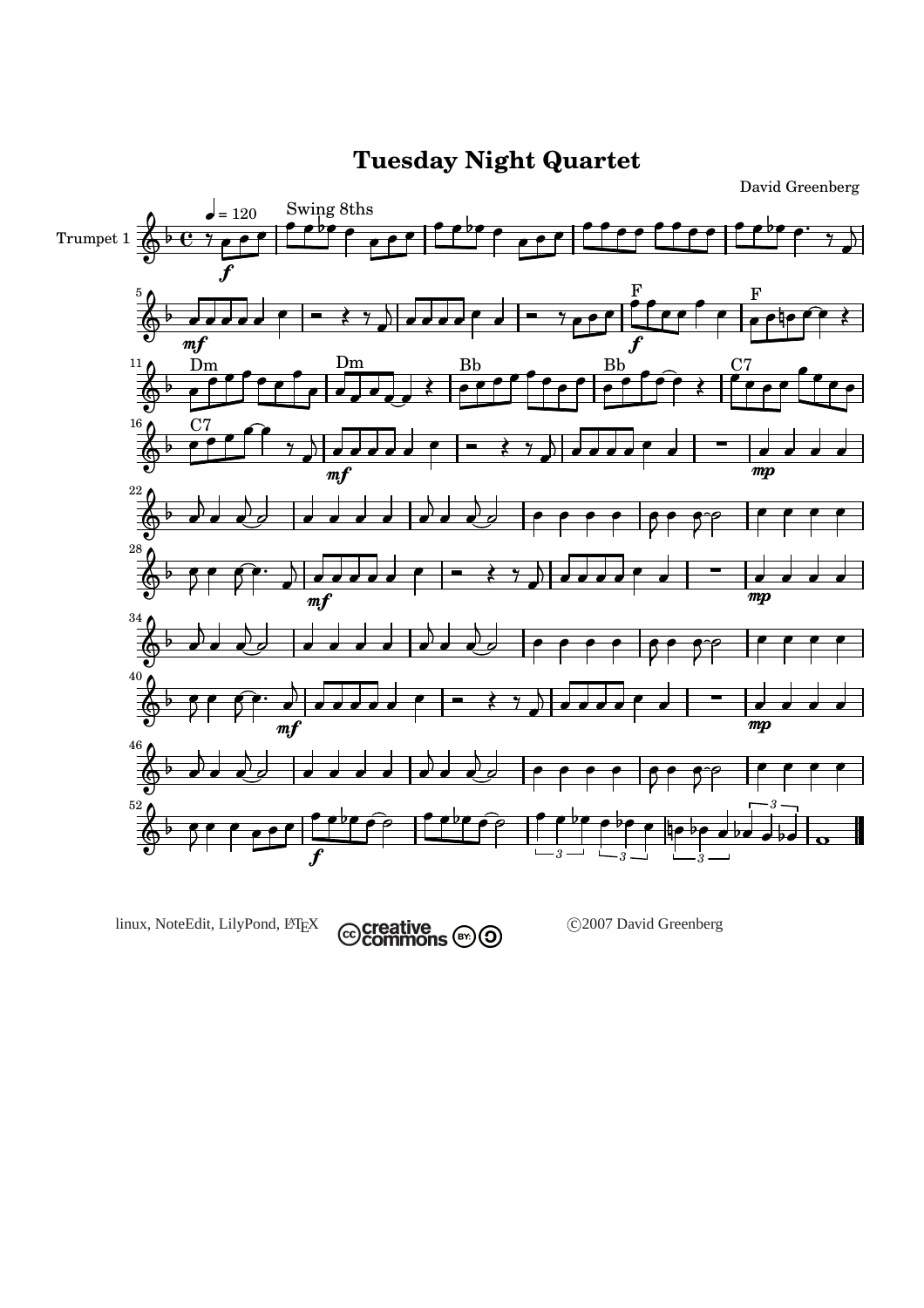David Greenberg



linux, NoteEdit, LilyPond, L<sup>AT</sup>EX 
corrective 
commons 
<sup>c</sup> 2007 David Greenberg

c 2007 David Greenberg

c 2007 David Greenberg

c 2007 David Greenberg

c 2007 David Greenberg

c 2007 David Greenberg

c 2007 David Greenb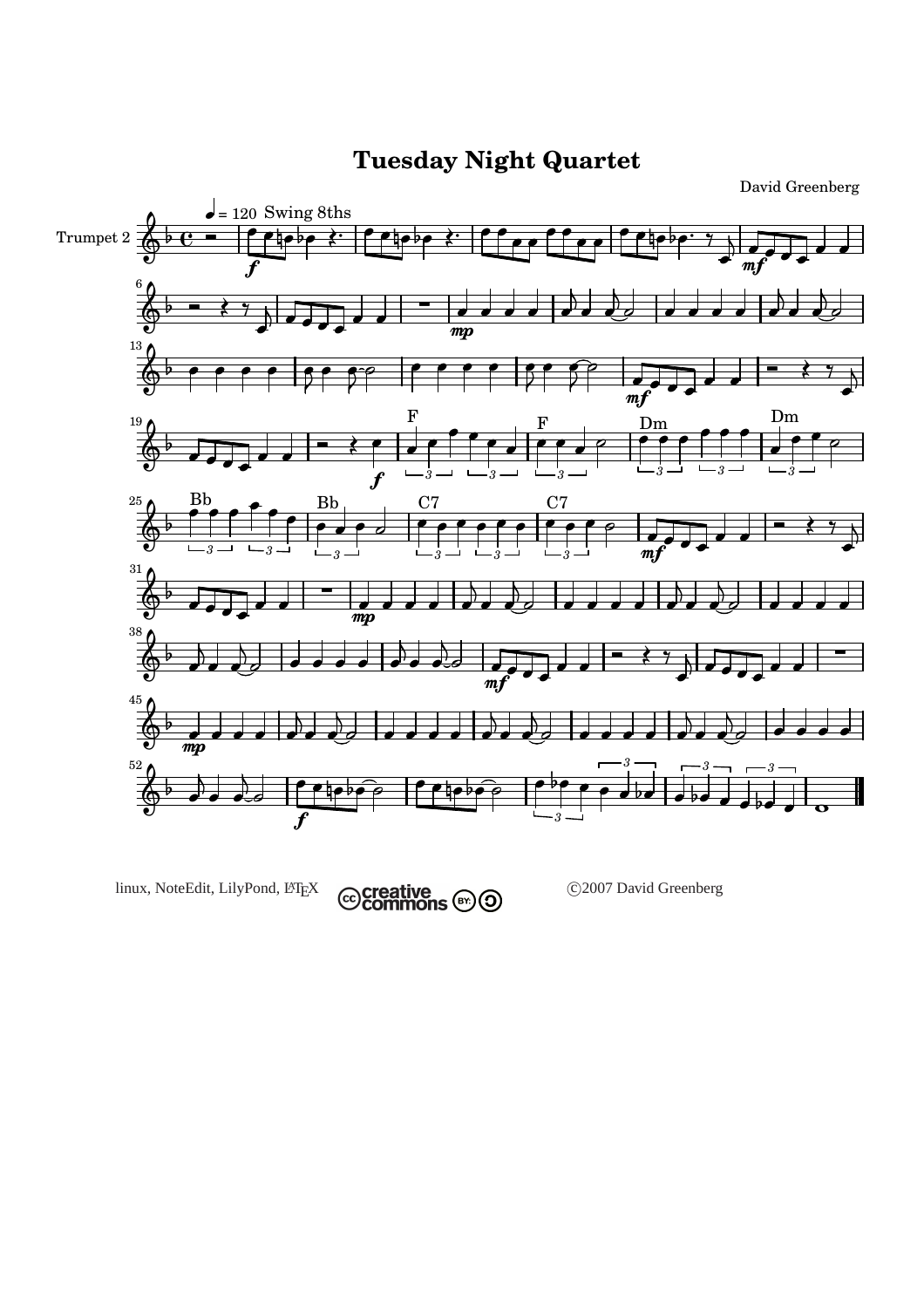David Greenberg



linux, NoteEdit, LilyPond, L<sup>AT</sup>EX 
corrective 
commons 
<sup>c</sup> 2007 David Greenberg

c 2007 David Greenberg

c 2007 David Greenberg

c 2007 David Greenberg

c 2007 David Greenberg

c 2007 David Greenberg

c 2007 David Greenb